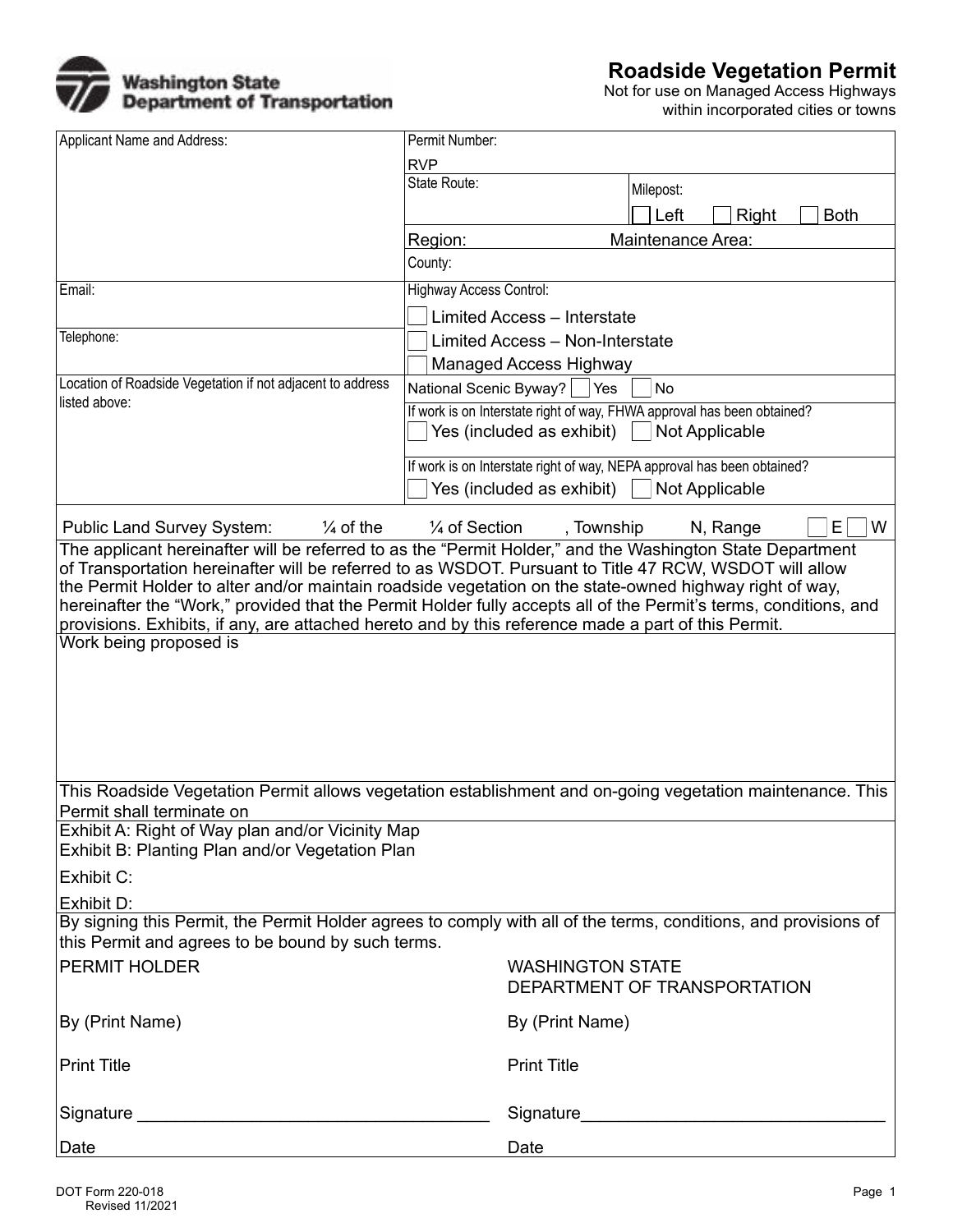## **Roadside Vegetation Permit General Provisions**

#### **1. INDEMNIFICATION**

The Permit Holder, on behalf of itself and its successors, assigns, employees, contractors, and agents, agrees to protect the State of Washington, its officers, and employees and hold them harmless from any and all costs, claims, actions, judgments, and/or awards of damages (both to persons and/or property), of every kind and description, including the recovery of reasonable attorneys fees, which may accrue to or be suffered by any person, persons, or property by reason of the acts or omissions of the Permit Holder, its successors, assigns, employees, contractors, and agents, or any person whomsoever in connection with the Permit Holder's, its successors', assigns', agents', employees', or contractors' construction, installation, maintenance, operation, use, or occupancy of the state-owned highway right of way or actions performed as authorized by the terms of this Permit. In case any suit or action is brought against the State of Washington, its officers, and/or employees, arising out of or by reason of any of the above causes, the Permit Holder or its successors or assigns will, upon notice of such action, defend the same at its sole cost and expense and satisfy any judgment against the State of Washington, its officers, and/or employees; PROVIDED that, if the claims or damages are caused by or result from the concurrent negligence of (a) WSDOT, its officers, and/ or employees, and (b) the Permit Holder or the Permit Holder's successors, assigns, employees, contractors and/or agents, or involves those actions covered by RCW 4.24.115, this indemnity provision shall be valid and enforceable only to the extent of the negligence of the Permit Holder or the Permit Holder's successors, assigns, employees, contractors and/or agents.

The Permit Holder agrees that its obligations under the indemnity provision of this Permit extend to any claim, demand, and/or cause of action brought by, or on behalf of, any of its employees or agents while performing Work of any type on the state-owned highway right of way. For this purpose, the Permit Holder, by MUTUAL NEGOTIATION, hereby waives with respect to the State of Washington only, any immunity that would otherwise be available to it against such claims under the Industrial Insurance provisions of chapter 51.12 RCW.

The Permit Holder, on behalf of itself and its successors, assigns, employees, contractors and/or agents, waives any claims for losses, expenses, damages, or lost revenues, if any, incurred by it and its successors, assigns, employees, contractors, and/or agents in connection with the Permit Holder's, its successors', assigns', agents', employees', contractors' and/or agents'' construction, installation, maintenance, operation, use, or occupancy of the state-owned highway right of way or Work performed pursuant to the terms, conditions and provisions of this Permit against the State of Washington, its agents, contractors, or employees, except for the reasonable costs of repair to the Work, resulting from WSDOT's, or its agents', contractors', and/ or employees' negligent acts.

The terms of this indemnity and waivers shall survive the termination of this Permit.

## **2. INTERFERENCE WITH WSDOT WORK AND/OR OPERATIONS**

The Permit Holder shall not perform or allow to be performed any Work authorized under this Permit in such a way as to conflict with, impede, or disrupt in any way WSDOT highway construction, maintenance, and/or operations, or interfere with or endanger the safety of the traveling public.

## **3. INSURANCE**

The Permit Holder or its contractor (if applicable) shall obtain at its sole cost, and keep in force during the term of this Permit, for the Work specified in this Permit, the following insurance requirements with companies licensed to conduct business in the State of Washington and approved by the State Insurance Commissioner pursuant to chapter 48.05 RCW: The provisions in the [Washington State Department of Transportation](http://www.wsdot.wa.gov/Business/Construction/SpecificationsAmendmentsGSPs.htm)  [\(WSDOT\) Standard Specifications for Road, Bridge, and Municipal Construction](http://www.wsdot.wa.gov/Business/Construction/SpecificationsAmendmentsGSPs.htm) current edition ("Standard Specifications"), Section 1-07.18 Public Liability and Property Damage Insurance shall apply.

## Private Entities

Commercial General Liability Insurance written under Insurance Services Office Form CG0001 or its equivalent with minimum limits of Three Million and no/100 Dollars (\$3,000,000) each occurrence and Three Million and no/100 Dollars (\$3,000,000) in the aggregate for each policy year, with the State of Washington named as an additional insured in connection with the Permit Holder and the Permit Holder's contractor's performance of the Work specified in this Permit, and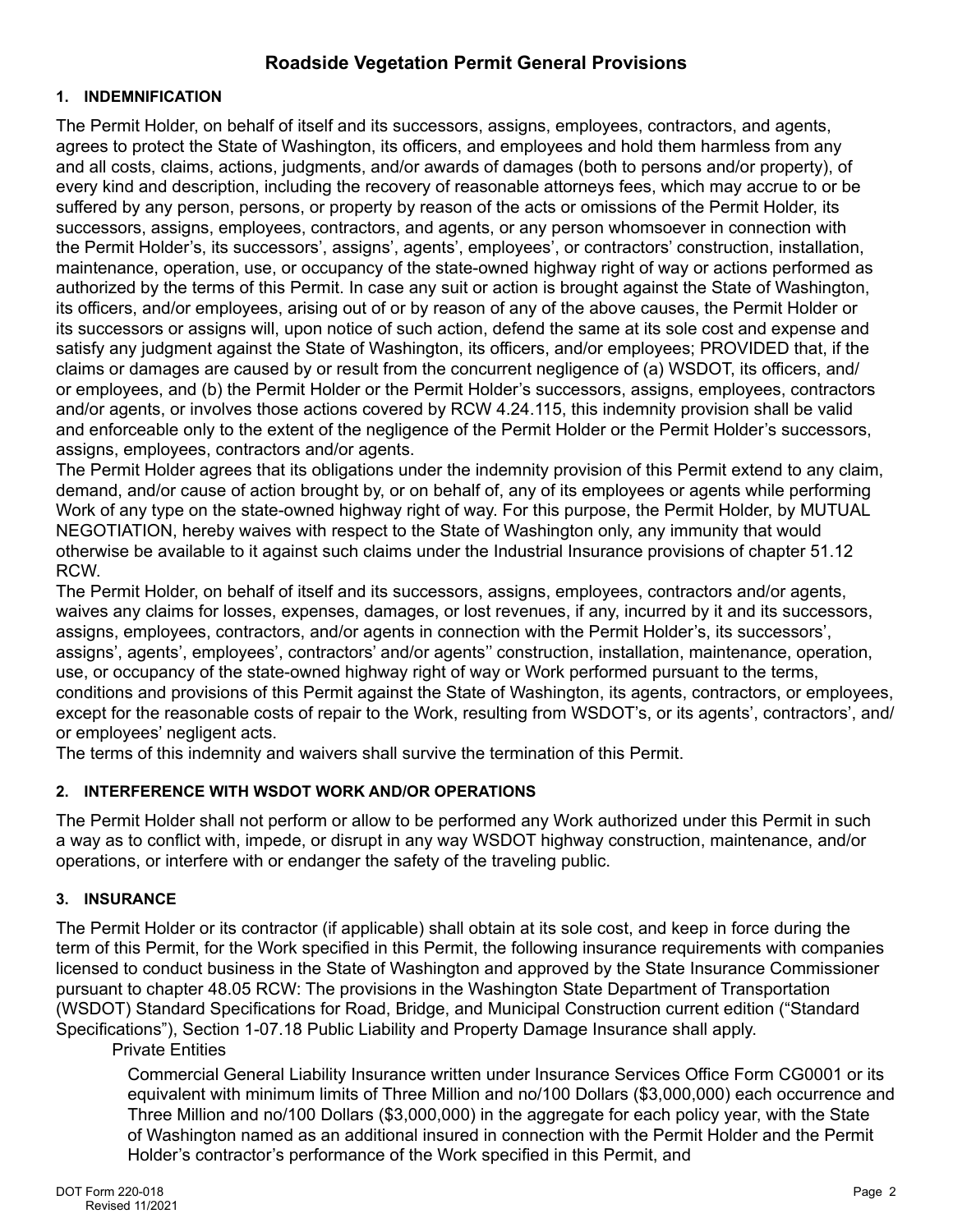Commercial Auto Liability Insurance providing bodily injury and property damage liability coverage for all owned and non-owned vehicles assigned to or used in the performance of the Work for a combined single limit of not less than One Million and no/100 Dollars (\$1,000,000) each occurrence, with the State of Washington named as an additional insured in connection with the Permit Holder and the Permit Holder's contractor's performance of the Work specified in this Permit.

Local Governments and Tribes

The Permit Holder warrants that it is self-insured, and agrees to provide acceptable evidence of its self-insured status to WSDOT. The Permit Holder's insurance policy must provide liability coverage for the state-owned highway right of way identified in this Permit, including public liability coverage for bodily injury, property damage, and personal injury of not less than Three Million and no/100 Dollars (\$3,000,000) combined single limit per occurrence, with a general aggregate amount of not less than Three Million and no/100 Dollars (\$3,000,000) per policy period. The Permit Holder shall increase the policy limits at its sole cost, when and if WSDOT deems it necessary due to the Permit Holder's use of the state-owned highway right of way identified in this Permit.

The Permit Holder assumes all obligations for premium payment, and in the event of nonpayment, the Permit Holder is obligated to reimburse WSDOT the cost of maintaining the insurance coverage and any legal fees incurred in enforcing such reimbursement should Permit Holder fail to pay the policy premiums.

Coverage, if obtained by the Permit Holder in compliance with this section, shall not be deemed as having relieved the Permit Holder of any liability in excess of such coverage.

In the event the Permit Holder, after commencement of this Permit, elects to terminate its self-insured status and secure commercial liability coverage, the Permit Holder will promptly notify WSDOT and provide a certificate of insurance from an insurer licensed to conduct business in the State of Washington, with the State of Washington named as an additional insured in connection with the Permit Holder in the amounts and types as set forth within this section. Further, the Permit Holder shall provide a certificate of insurance within Ten (10) calendar days of receiving a written notice from WSDOT for an increase in the coverage amounts.

Prior to accessing the state-owned highway right of way for any reason, the Permit Holder shall file with the Department ACORD Form Certificates of Insurance evidencing the minimum insurance required above. All Certificates of Insurance shall include a requirement providing for a minimum of forty-five (45) calendar days prior to written notice to WSDOT of any reduction or cancellation of coverage.

## **4. DAMAGE TO STATE-OWNED HIGHWAY RIGHT OF WAY OR STATE-OWNED PROPERTY**

All Work on state-owned highway right of way is subject to ongoing monitoring and inspection by WSDOT solely for the benefit of WSDOT and not for the Permit Holder or any third party. The Permit Holder shall not damage or allow to be damaged the state-owned highway right of way, state-owned property, and/or facilities constructed on, above, or under such lands in any way, and agrees to be directly responsible for all repairs and/or replacement costs for all such damages. The insurance requirements set forth in Section 3 shall not limit the Permit Holder's obligations for the repair and/or replacement costs for damages to stateowned highway right of way, state-owned property, and/or facilities constructed on, above, or under such lands. Should the Permit Holder fail to adequately repair any damages as directed by WSDOT to WSDOT's sole satisfaction, WSDOT may, by itself or by use of its contractor, repair the damages at the Permit Holder's expense. The Permit Holder agrees to reimburse WSDOT for such costs pursuant to Section 31.

## **5. SCHEDULE OF WORK SUBMITTAL**

The Permit Holder shall prepare and submit a written schedule of the Work for WSDOT's prior approval. The schedule of Work submittal shall include the Work required for ongoing maintenance, if applicable. The Permit Holder shall adhere to the approved schedule and perform the Work in such a manner so as not to conflict with, impede, or disrupt in any way WSDOT highway construction, maintenance, and/or operations, or interfere with or endanger the safety of the traveling public, except as specifically authorized by WSDOT.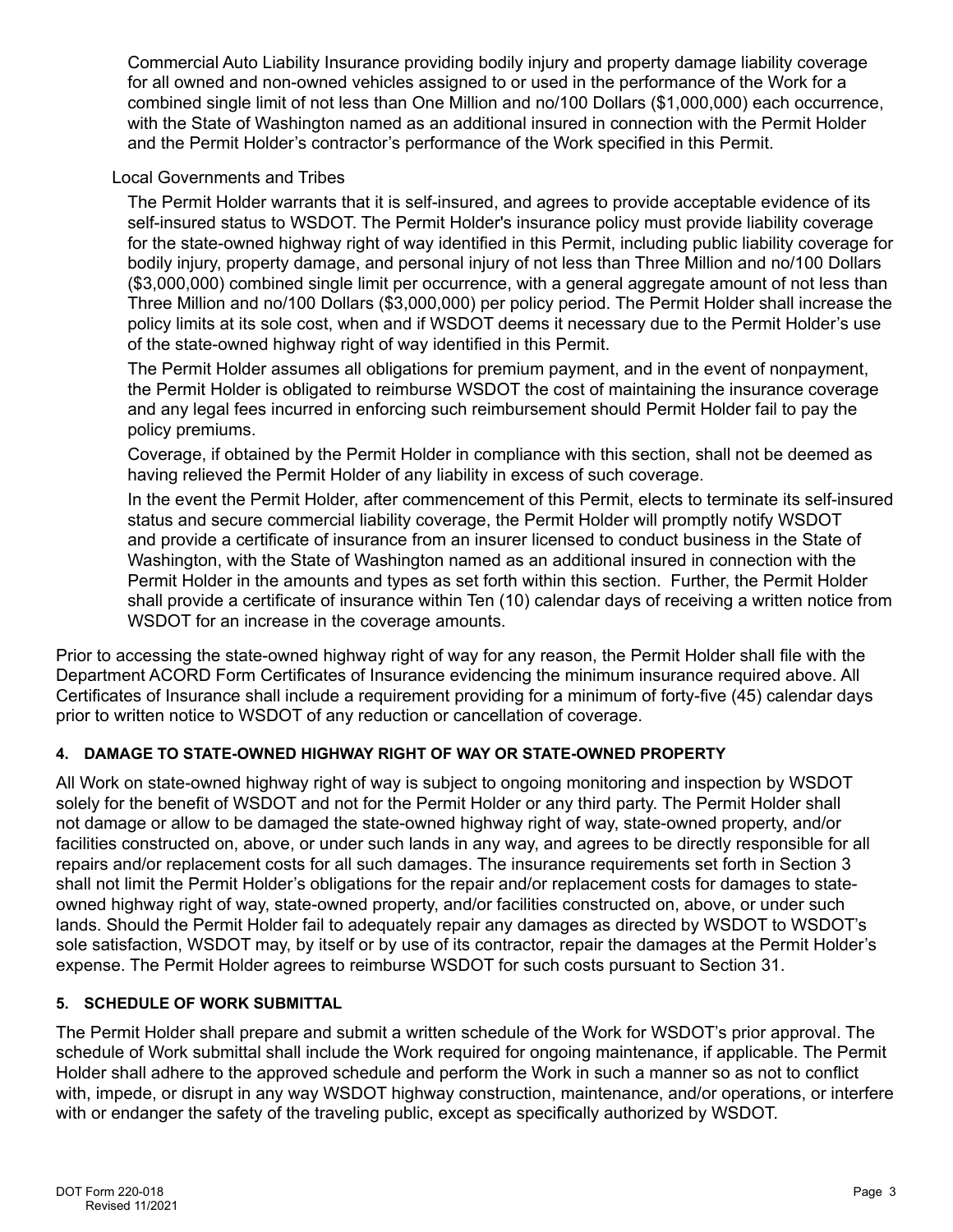#### **PRE-WORK INITIAL CONFERENCE**

Prior to beginning Work, a pre-Work conference shall be held at which WSDOT, the Permit Holder, the Permit Holder's contractor, if applicable, and the Permit Holder's inspector, if applicable, shall be present.

## **6. DEPARTMENT NOTIFICATION**

The Permit Holder shall notify WSDOT's representative five (5) working days in advance of any scheduled Work within the state-owned highway right of way. This includes, but is not limited to: the pre-Work conference; the beginning of any Work; the implementation of any traffic control plan that closes or restricts a sidewalk, pathway, trail, highway shoulder, or traveled lane of the state highway; submittal of a new or revised traffic control plan; any extension of allowed working hours or days; and the final inspection upon completion of the Work. Maintenance activities notification, if approved by WSDOT, may be in the form of a pre-approved schedule of Work; such schedule shall be attached to this Permit as an exhibit.

Working days, for the purposes of WSDOT notification of any Work or other activity as authorized by this Permit, are the weekdays Monday through Friday, excluding legal holidays.

## **7. WORKING HOURS**

Work within the state-owned highway right of way shall be restricted to the hours of 8 a.m. to 5 p.m. unless otherwise noted in the Exhibits, and no Work shall be allowed on the state-owned highway right of way on Saturday, Sunday, or holidays as defined by RCW 1.16.050, or the day before and after a holiday or a holiday weekend, unless authorized by WSDOT. See the applicable exhibits for variances to the working days and hours and other pertinent information, if any.

## **8. PERMIT ON SITE**

A copy of this Permit must be on the Work site and protected from the elements at all times during the authorized Work.

## **9. OBTAINING OTHER LOCAL, STATE, OR FEDERAL AGENCY PERMITS OR APPROVALS**

It is the Permit Holder's responsibility to obtain any other local, state, or federal agency permits or approvals that may be required, including, but not limited to, Washington State Department of Ecology, Washington State Department of Fish and Wildlife, and the U.S. Army Corps of Engineers. Copies of such permits shall be provided to WSDOT.

## **10. PERMIT TERMINATION DUE TO UNTIMELY COMPLETION**

If the Work cannot be completed in a timely manner, WSDOT, in its sole discretion, may terminate this Permit. The Permit Holder agrees that it shall have no right to appeal such termination or that it specifically waives any right it might have to appeal the Permit termination.

## **11. PERMIT HOLDER'S RESPONSIBILITY FOR SUPERVISION OF WORK**

The Permit Holder, at its own expense, shall adequately police and supervise all Work, including but not limited to its contractor, subcontractor, agent, and others, performed on the state-owned highway right of way, so as not to endanger or injure any person or property. The Permit Holder's responsibility for proper Work performance, safe conduct, and adequate policing and supervision shall not be lessened or otherwise affected by WSDOT's Permit issuance or Work inspection, all of which shall be performed solely for the benefit of the State of Washington and no other person or entity. The Permit Holder shall be present during any active construction or maintenance Work authorized by this Permit. Should the Permit Holder not be present during the Work authorized by this permit, the Permit Holder shall designate a representative that has either the legal authority to represent the Permit Holder or the designated authority to make decisions on behalf of the Permit Holder with respect to the work authorized by this Permit. Failure to comply with this provision may result in WSDOT restricting any further Work by the Permit Holder within the state-owned highway right of way until this requirement is met.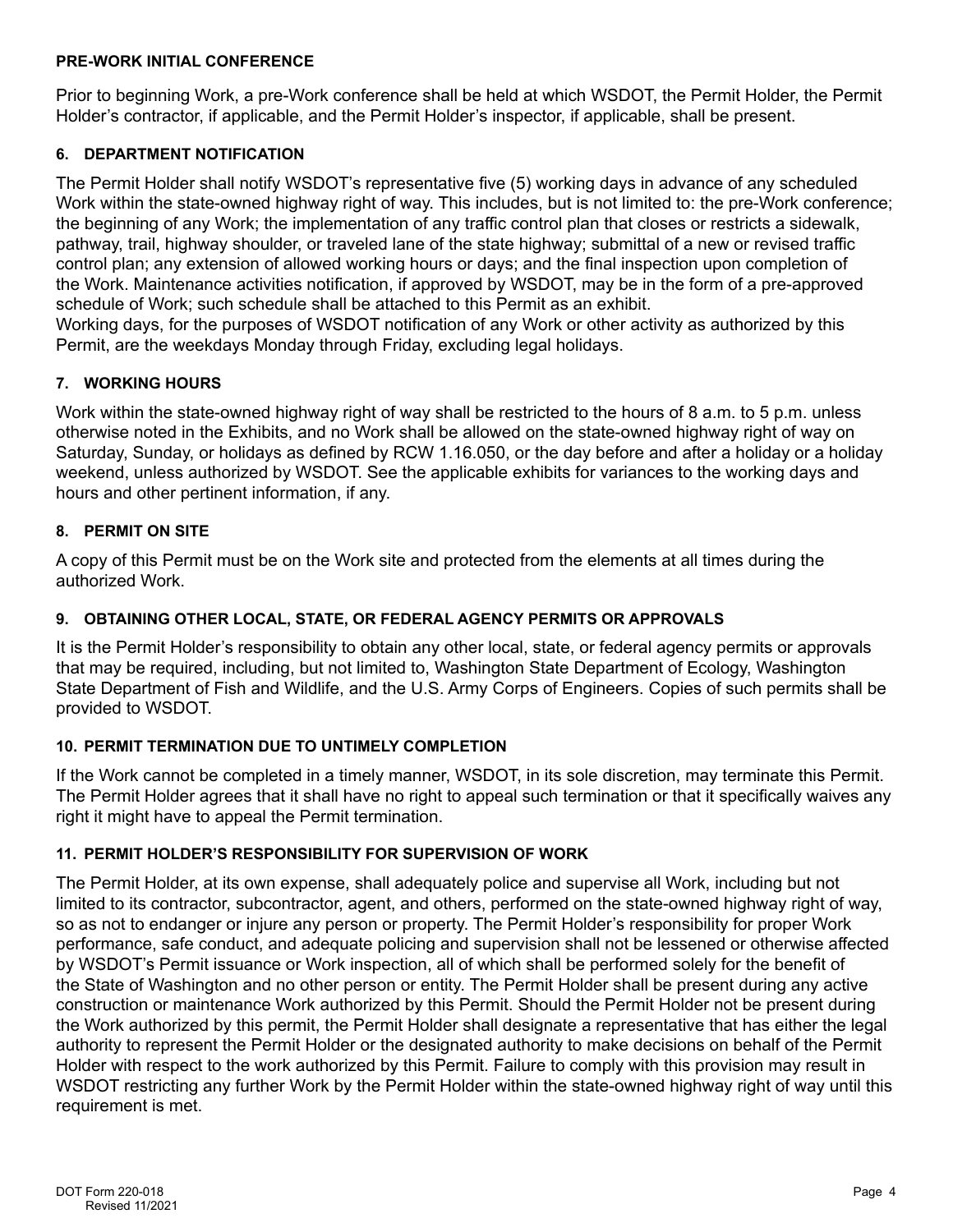#### **12. MATERIALS AND WORKMANSHIP**

All Work shall be done to WSDOT's sole satisfaction at the Permit Holder's expense. This Permit authorizes the Permit Holder to modify the physical condition of selected vegetative material located on the state-owned highway right of way. All material and workmanship shall conform to the Washington State Department of Transportation *Standard Specifications for Road, Bridge, and Municipal Construction; Standard Plans; Roadside Policy Manual; and Design Manual,* current editions where applicable, and shall be subject to WSDOT inspection. WSDOT shall notify the Permit Holder in writing of unsatisfactory Work. Unsatisfactory Work shall be corrected by the Permit Holder at its sole expense and within the time frame specified by WSDOT. Any unsatisfactory Work not corrected as required by WSDOT may be corrected by WSDOT, at the Permit Holder's expense. The Permit Holder agrees to reimburse WSDOT for such costs pursuant to Section 31.

The WSDOT Standard Specifications for Road, Bridge, and Municipal Construction (M 41-10) may be accessed at: <http://www.wsdot.wa.gov/Publications/Manuals/M41-10.htm>

The WSDOT Standard Plans may be accessed at: <http://www.wsdot.wa.gov/Design/Standards/Plans.htm>

The WSDOT Roadside Policy Manual (M 3110) may be accessed at: <http://www.wsdot.wa.gov/Publications/Manuals/M3110.htm>

The WSDOT Design Manual (M 22-01) may be accessed at: <http://www.wsdot.wa.gov/Publications/Manuals/M22-01.htm>

## **13. IMPACT TO EXISTING VEGETATION**

The Permit Holder shall not cut or otherwise damage any vegetation on the state-owned highway right of way unless specifically authorized by this Permit or by WSDOT in writing. WSDOT's region or headquarters Landscape Architect shall be consulted to determine if pruning is necessary. For structural pruning, the services of an International Society of Arboriculture (ISA) certified arborist may be required. Should the Permit Holder damage existing vegetation designated to be preserved, the Permit Holder shall replace the vegetation as WSDOT requires per the WSDOT *Roadside Policy Manual*. Further, if the Permit Holder fails to replace the vegetation as directed by WSDOT, the Permit Holder shall be subject to the payment of treble damages in accordance with RCW 4.24.630, and the provisions of Standard Specifications Section 1-07.16(2).

## **14. UTILITY IMPACTS**

The Permit Holder shall not impact existing utility facilities located on, over, or under the state-owned highway right of way. It is the Permit Holder's responsibility to contact the One-Call Center pursuant to chapter 19.122 RCW. **CALL BEFORE YOU DIG: Utility Notification Center, 811 or 1-800-424-5555, as modified**. Any locations or dimensions provided for existing utility facilities on exhibit plan sheets provided by WSDOT are in accordance with available information obtained without uncovering, measuring, or other verification. The Permit Holder agrees that it is its sole responsibility to take care and caution when excavating near utility facilities. The Permit Holder agrees that it is its sole responsibility to understand and maintain utility standards for separation (setbacks) from a utility's facility.

The Permit Holder shall take into consideration the growth pattern of any shrubs or trees, so that the plantings will not impact nearby utility facilities. If future growth impacts a utility facility, the Permit Holder will be solely responsible for any repair or replacement due to damage caused by its Work, including the landscape plantings. The Permit Holder shall not place plantings in proximity to a utility facility as to impede the utility's ability to access and maintain its facility. Contact the Department's regional Landscape Architect for assistance, if needed, to determine plant growth characteristics.

At such time that any Work by the Permit Holder exposes or unexpectedly impacts a utility's buried facility; the Permit Holder shall immediately contact the utility owner and WSDOT. The Permit Holder shall allow the utility time and access for inspection of the exposed utility facility for any damage, prior to any backfilling in that area. Any time gas lines are identified/marked in the area, it is the Permit Holder's responsibility to contact the owner of the gas lines to determine if the owner's representative must be on site during the Work.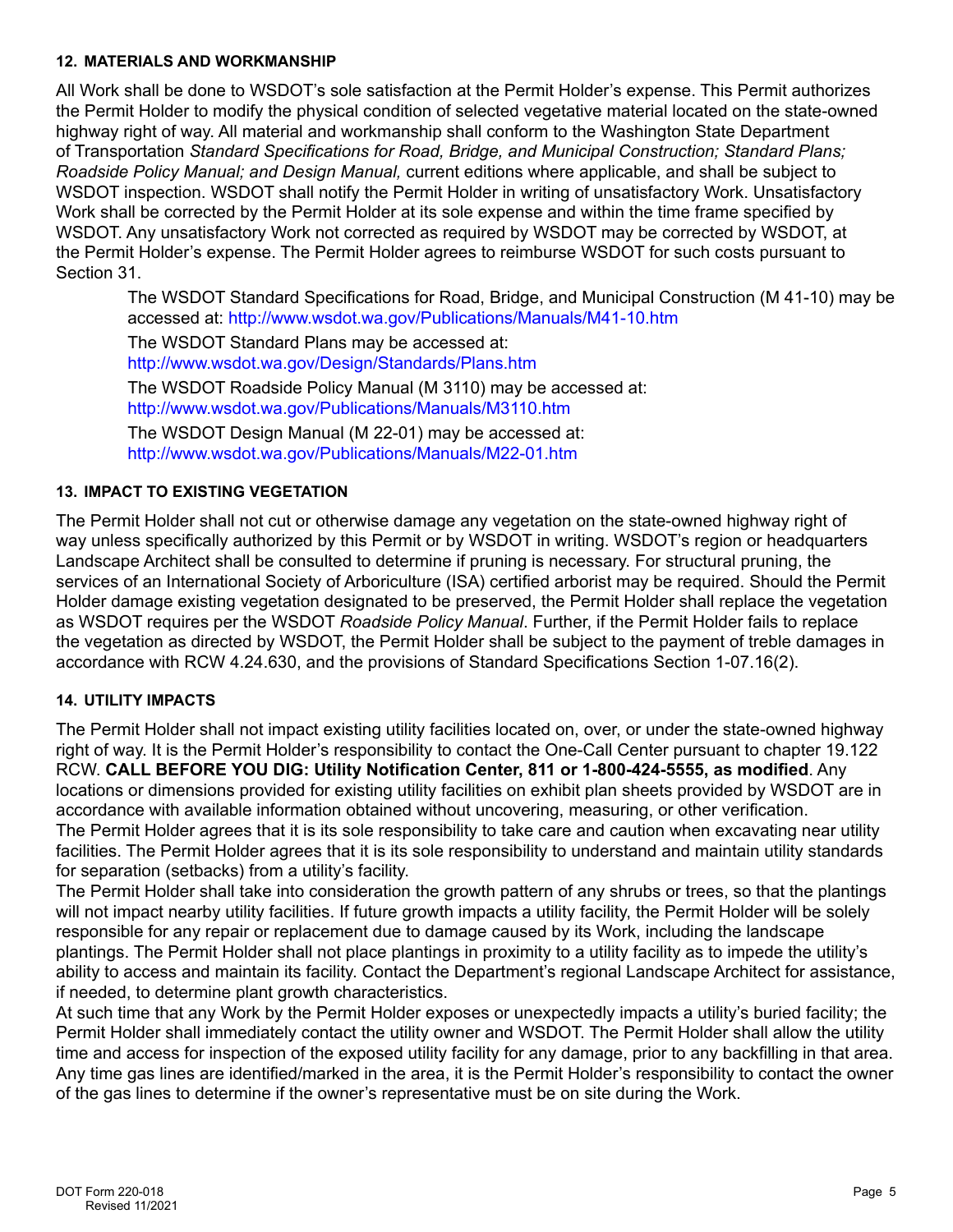#### **15. SURVEY MONUMENTS**

The Permit Holder shall not disturb, remove, or destroy any existing survey monument before first obtaining a Washington State Department of Natural Resources (DNR) permit. The Permit Holder further agrees that all WSDOT control and alignment monuments may not be disturbed, removed, or destroyed unless specifically authorized by this Permit or pursuant to WSDOT's prior written approval. Any reset survey monument shall be set by or under the direct supervision of a Professional Land Surveyor who has active current professional license with the State of Washington.

## **16. EROSION AND SEDIMENTATION CONTROL**

The Permit Holder shall comply with the WSDOT *Temporary Erosion and Sediment Control Manual* (TESCM), current edition, and implement best management practices (BMP's) to reduce erosion, trap sediment, and ensure sediment-laden water does not leave the Work site. The TESCM establishes minimum requirements and provides uniform technical guidance for avoiding, minimizing, and/or mitigating potential water resource impacts. All water discharges to and/or from the State highway right of way due to the Work activities authorized by this Permit shall conform to all applicable Federal, State, and local water quality regulations.

The WSDOT Temporary Erosion and Sediment Control Manual (M 3109) may be accessed at: <http://www.wsdot.wa.gov/publications/manuals/fulltext/M3109/TESCM.pdf>

#### **17. TRACKING OF MATERIAL**

The Permit Holder shall comply with RCW 46.61.655 and shall not track material onto highway pavement, and the Permit Holder or the Permit Holder's contractor shall immediately clean up the highway pavement. If the Permit Holder does not comply with RCW 46.61.655 and fails to clean the highway pavement, WSDOT may, by itself or by use of its contractor, perform the necessary Work at the Permit Holder's expense. The Permit Holder agrees to reimburse WSDOT for such costs pursuant to Section 31.

## **18. STORMWATER AND DRAINAGE MAINTENANCE**

The Permit Holder shall not modify the highway drainage in any manner. The Permit Holder further agrees that it shall not direct surface water from private property onto the state-owned highway right of way. All manholes, drainage features, biofiltration swales, media filter drains, filter strips, utility fixtures, and like appurtenances shall be located, marked, protected, and maintained by the Permit Holder as directed by WSDOT. All slopes, slope treatment, top soil, ditches, pipes, etc., disturbed by the Permit Holder's Work shall be restored to their original cross section, efficiency, and condition as directed by WSDOT. All such items shall be corrected or repaired to WSDOT's sole satisfaction at the Permit Holder's sole expense. Should the Permit Holder fail to adequately correct or repair any damages as outlined in this section to WSDOT's sole satisfaction, WSDOT may, by itself or by use of its contractor, correct or repair the damages at the Permit Holder's expense. The Permit Holder agrees to reimburse WSDOT for such costs pursuant to Section 31.

## **19. RIGHT OF WAY VEGETATION MAINTENANCE**

The Permit Holder acknowledges any Work installed on state-owned highway right of way will become the property of the State of Washington, and WSDOT shall have no responsibility or liability for the ongoing maintenance, repair, or replacement of any of the Work, unless WSDOT specifically otherwise agrees in the Permit. The Permit Holder also acknowledges WSDOT may remove, or require the removal of, any Work installed on state-owned highway right of way if WSDOT deems that it is not in the best interests of the State of Washington for the Work to remain on the state-owned highway right of way.

enties ingiting right of they. This includes any meanisonal cycle and saltance on allowing the material includes<br>cutting of timber or disfiguring of any highway feature or facility is <u>not</u> allowed. The Permit Holder shall The Permit Holder shall not cut, spray, retard, remove, destroy, damage, disfigure, or in any way modify the physical condition of any vegetative material located on the state-owned highway right of way, except for the Work specifically detailed, shown, and authorized by WSDOT in this Permit. It is WSDOT and Federal Highway Administration (FHWA) policy to remove vegetation only for highway purposes. The Permit Holder shall contact WSDOT to obtain written approval prior to any modification to any vegetative material located on the stateowned highway right of way. This includes any modification(s) to an earthen embankment. The indiscriminate responsible, at its expense, to restore, repair, or correct the damage to the sole satisfaction of WSDOT. Should the Permit Holder fail to adequately restore, repair or correct the damage as outlined in this Permit, WSDOT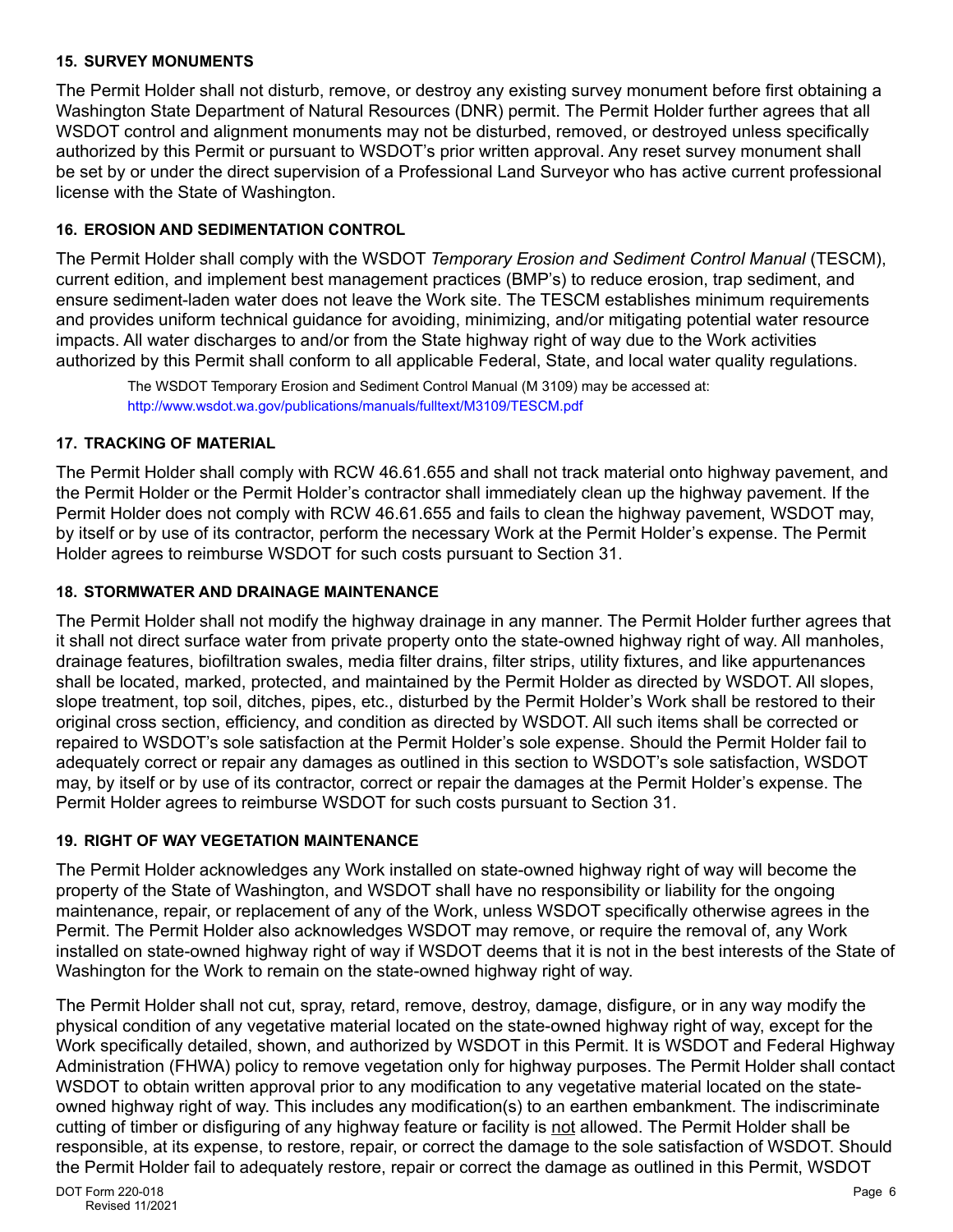may, by itself or by use of its contractor, restore, repair, or correct the damage at the Permit Holder's expense. The Permit Holder agrees to reimburse WSDOT for such costs pursuant to Section 31. Any materials including, but not limited to, fertilizers, soil amendments, erosion control products, irrigation components, or pesticides used on WSDOT ROW must conform to the QPL (Qualified Products List).

The WSDOT Qualified Products List (QPL) may be accessed at: [http://www.wsdot.wa.gov/biz/mats/QPL/QPL\\_Search.cfm](http://www.wsdot.wa.gov/biz/mats/QPL/QPL_Search.cfm)

#### **20. FIRE PREVENTION**

The Permit Holder shall observe and follow all laws and rules on fire prevention and suppression. The Permit Holder shall follow the requirements of the *Standard Specifications for Road, Bridge, and Municipal Construction* 1-07.3(1) when the work is in, or next to State or Federal forests.

#### **21. PERMANENT SIGNS OR IRRIGATION**

The Permit Holder may be required to obtain additional approval for any signs or permanent irrigation systems. The Permit Holder shall be responsible for water and electrical costs.

## **22. TRAFFIC CONTROL**

The Permit Holder shall not implement any traffic control plans (TCP) on state-owned highway right of way without WSDOT's prior written approval. It is the Permit Holder's responsibility to plan, conduct, and safely perform the Work authorized by this Permit. Should additional TCP's be needed for the construction and/or maintenance of the Work authorized by this Permit, the Permit Holder shall submit Work-specific traffic control plans to WSDOT for review and written approval before implementation.

A wide range of pedestrians might be affected by traffic control zones, including the young, elderly, and people with disabilities such as hearing, visual, or mobility. Bicyclists may also be impacted. The Permit Holder shall implement all reasonable means of traffic control necessary to adequately accommodate these needs if they can be reasonably expected to be encountered during the Work authorized by this Permit.

All traffic control plans shall be in compliance with the current editions of the WSDOT Work Zone Traffic Control Guidelines and Federal Highway Administration-approved Manual on Uniform Traffic Control Devices (MUTCD) for Streets and Highways.

The WSDOT Work Zone Traffic Control Guidelines (M54-44) may be accessed at: <http://www.wsdot.wa.gov/Publications/Manuals/M54-44.htm>

The MUTCD, including modifications for Washington State, may be accessed at: <http://www.wsdot.wa.gov/Operations/Traffic/mutcd.htm>

## **23. CHANGES TO TRAFFIC CONTROL PLANS**

WSDOT reserves the right to immediately modify, suspend, or revoke any traffic control plan or Work authorized under this Permit, including but not limited to lane closures and shoulder closures due to unexpected conditions or other circumstances which WSDOT determines is in the best interests of the state and/or safety of the traveling public. All costs associated with a modification, suspension, or revocation shall be borne solely by the Permit Holder. WSDOT shall in no way be held liable for any delays, costs, or other damages to the Permit Holder by reason of any such WSDOT action.

## **24. MERCHANDISING**

It is unlawful for any person to build, erect, establish, operate, maintain, or conduct along and upon the rightof-way of any state highway any platform, box, stand, or any other temporary or permanent device or structure used or to be used for the purpose of receiving, vending, or delivering any milk, milk cans, vegetables, fruits, merchandise, produce, or any other thing or commodity of any nature unless a permit therefor has first been obtained from the department. WSDOT shall in each instance determine where any platform, box, stand, or any other temporary or permanent device or structure shall be permitted pursuant to RCW 47.32.110.

#### **25. SIGNS AND BILLBOARDS**

No signs or billboards shall be erected on the state-owned highway right of way. The Permit Holder shall comply with the Scenic Vistas Act of 1971, chapter 47.42 RCW and Chapter 468-66 WAC.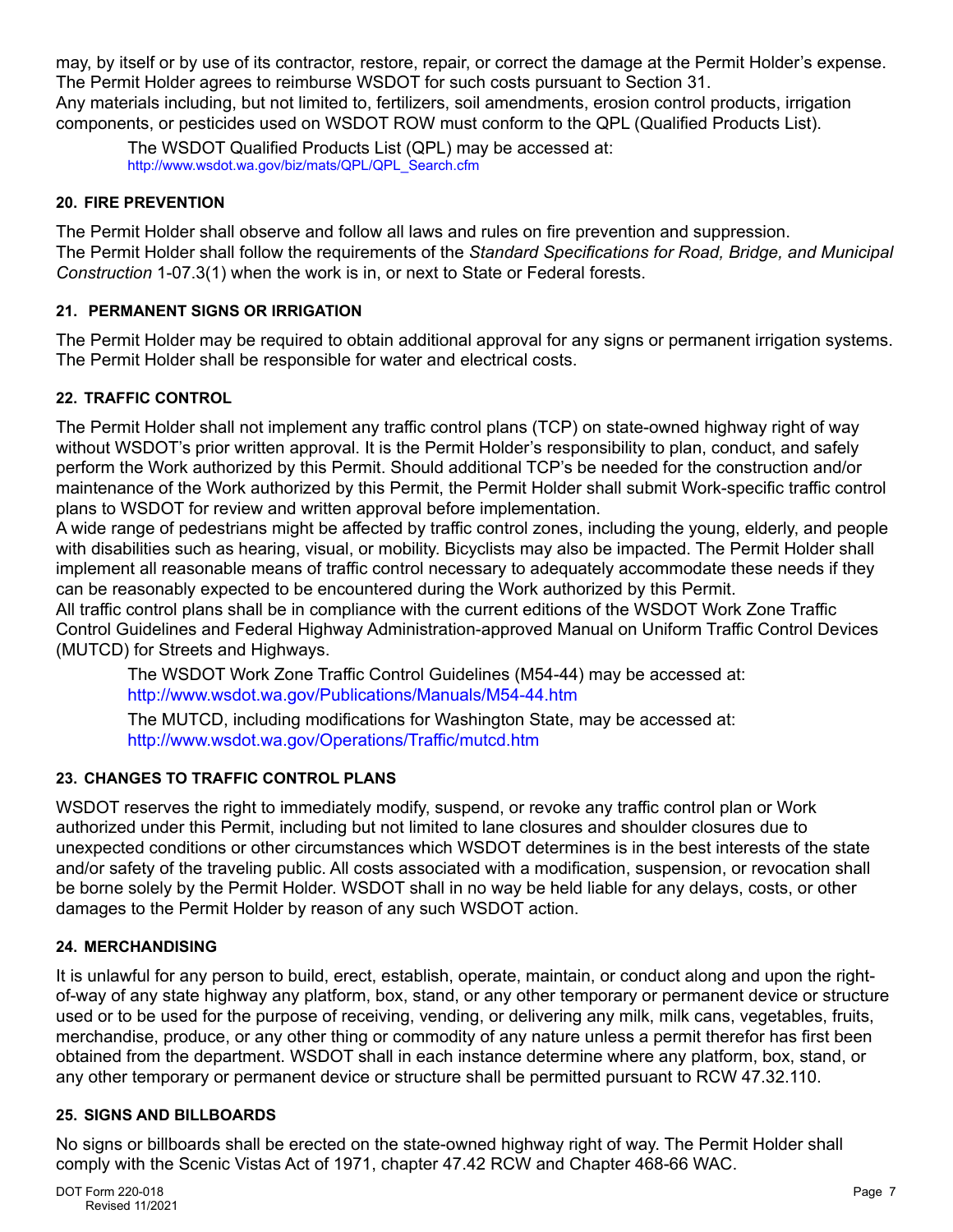#### **26. HAZARDOUS MATERIALS**

If anything is discovered that is suspected to be hazardous, the Permit Holder shall immediately take appropriate precautions and contact WSDOT to report the location and description of the material(s)/ substance(s) to WSDOT's representative for proper disposal.

All fueling and maintenance of equipment shall occur off of the state-owned highway right of way and at locations greater than 300 feet from the nearest wetland, ditch, or other conveyance of waters of the State of Washington.

The Permit Holder agrees that a Department of Ecology-approved hydro-carbon spill kit shall be readily available during all Work operations.

The Washington State Department of Ecology Spills page, may be accessed at: <http://www.ecy.wa.gov/programs/spills/spills.html>

## **27. REMOVAL OF ALL RUBBISH AND DEBRIS**

On completion of Work, or each Work event, the Permit Holder shall immediately remove all rubbish and debris. The Permit Holder shall leave the state-owned highway right of way in a neat and presentable condition subject to WSDOT's sole satisfaction. Should the Permit Holder fail to perform the necessary cleanup Work to WSDOT's sole satisfaction, WSDOT may, by itself or by use of its contractor, remove all rubbish and debris at the Permit Holder's expense. The Permit Holder agrees to reimburse WSDOT for such costs pursuant to Section 31.

#### **28. SUSPENSION, REVOCATION, AMENDMENT, OR CANCELLATION OF THIS PERMIT**

WSDOT may, in its sole discretion, suspend, revoke, amend, or cancel this Permit, due to damage to the state-owned highway right of way, or any state highway facilities located on, above or under the land, or for any reason whatsoever, including, but not limited to, violations of the terms of this Permit, for transportation purposes, for highway construction, operations and maintenance requirements, and for the safety of the traveling public, without incurring any liability to the Permit Holder, its successors, assigns, agents, contractors, employees, and/or any other person whomsoever, upon written notice to the Permit Holder. The Permit Holder agrees to remove any Work from the state-owned highway right of way as required by WSDOT within thirty (30) calendar days after the date of WSDOT's written notice of suspension, revocation, amendment, or cancellation at the Permit Holder's expense. Should the Permit Holder fail to remove Work as required by WSDOT, it shall be in default of the terms of this Permit. WSDOT may, but is not required to, remove the Work, and the Permit Holder agrees that it shall pay WSDOT's costs, if any, of performing such removal of Work pursuant to Section 31.

## **29. FAILURE TO COMPLY**

In the event the Permit Holder damages the State highway right of way or State property per Section 4; performs unsatisfactory Work as described in Section 13; does not comply with RCW 46.61.655 and fails to clean the highway per Sections 18 and 27; fails to adequately restore, repair or correct any damages as outlined in Sections 19 and 20; or fails to remove Work as required by WSDOT per Section 28, WSDOT reserves the right to perform the necessary Work to the extent necessary for the safe operation and maintenance of the State highway right of way or State property.

WSDOT will notify the Permit Holder in writing of any of the above deficiencies. If the Permit Holder cannot correct the noted deficiency in the time provide by WSDOT's notice, the Permit Holder shall make a written request for WSDOT approval of a time extension in which to remedy the noted deficiency.

#### **30. COSTS FOR CORRECTIVE WORK FOR FAILURE TO COMPLY**

WSDOT may perform restoration, repair, or corrective work should the Permit Holder fail to perform according to the terms, conditions, and provisions of this Permit. Should WSDOT deem it necessary that it must perform any restoration, repair, or corrective work, WSDOT may use its forces or a contractor. WSDOT shall provide a detailed invoice to the Permit Holder for the actual direct and related indirect costs associated with the restoration, repair, or corrective work performed. The Permit Holder agrees to and shall make payment to WSDOT within thirty (30) calendar days of invoice date. If the Permit Holder objects to all or any portion of an invoice, it shall immediately notify WSDOT within twenty (20) calendar days from the date of invoice and shall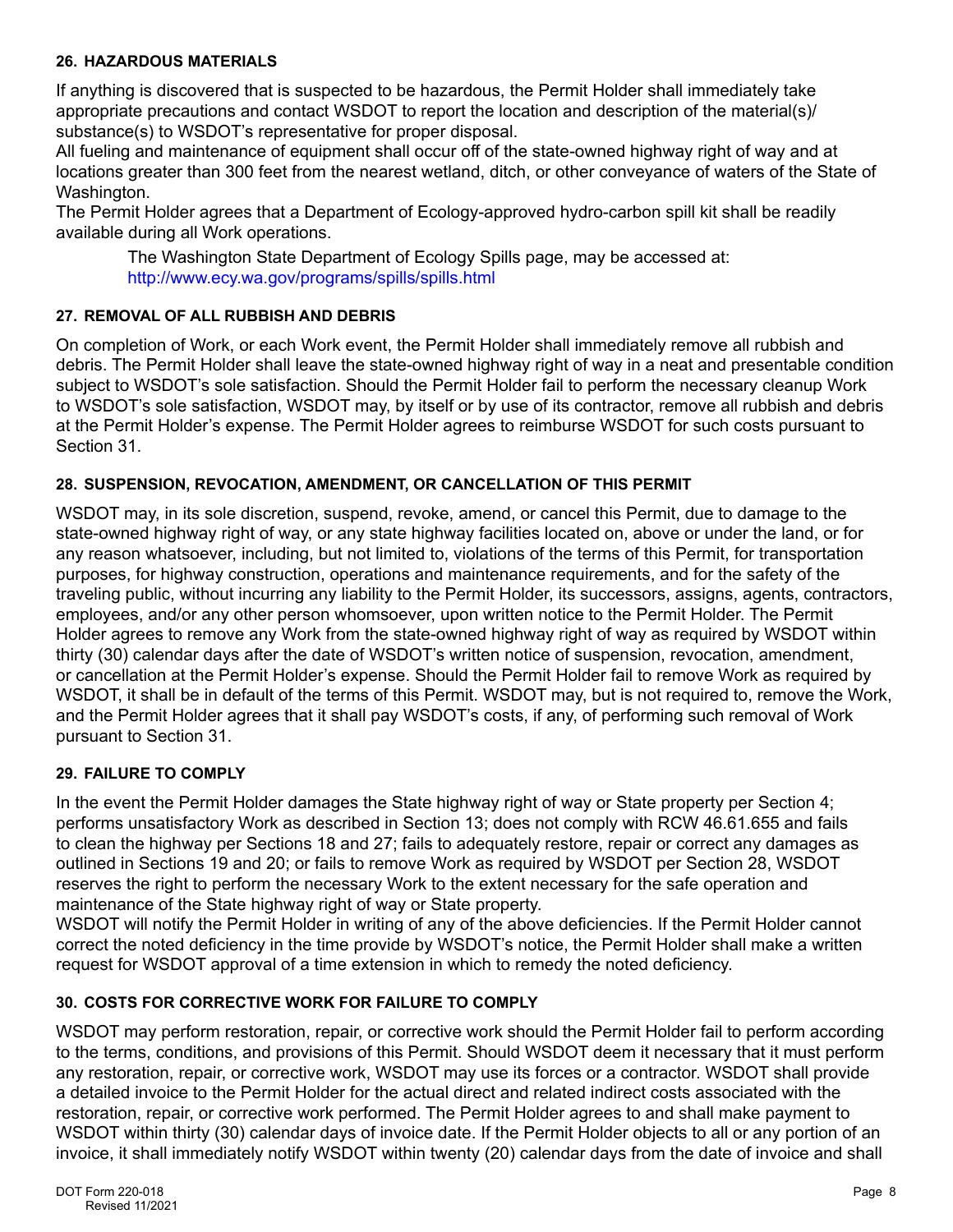pay that portion of the invoice not in dispute. WSDOT and the Permit Holder shall immediately make every effort to settle the disputed portion.

## **31. CULTURAL RESOURCES**

Prior to the Permit Holder performing Work in previously undisturbed areas, the area shall be reviewed for any potential cultural impacts. Further, if the Permit Holder discovers any archaeological or historical resources while performing the Work, the Permit Holder shall immediately stop Work and notify WSDOT's representative and retain a United States Government Secretary of the Interior's qualified archaeologist. Said archaeologist shall evaluate the site and make recommendations to WSDOT regarding the continuance of the Work.

## **32. AMERICANS WITH DISABILITIES ACT**

This Permit is subject to all applicable provisions of the Americans with Disabilities Act of 1990 (ADA), 104 Stat. 327, 42 U.S.C. § 12101 *et seq*., as amended. The Permit Holder agrees that all Work performed shall comply with all applicable ADA requirements.

## **33. ASSIGNMENT OF PERMIT**

This Permit is not assignable or transferable, either in whole or in part.

## **34. OTHER PERMITS, FRANCHISE RIGHTS, AND AGREEMENTS**

This Permit shall not be deemed or held to be an exclusive one and shall not prohibit WSDOT, in its sole discretion, from granting other permits or franchise rights of like or other nature to public or private entities or individuals for the use of the state-owned highway right of way, nor shall it prevent WSDOT from using any of its state-owned highway right of way or property, or affect WSDOT's right to full supervision and control over all or any part its property, none of which is hereby surrendered.